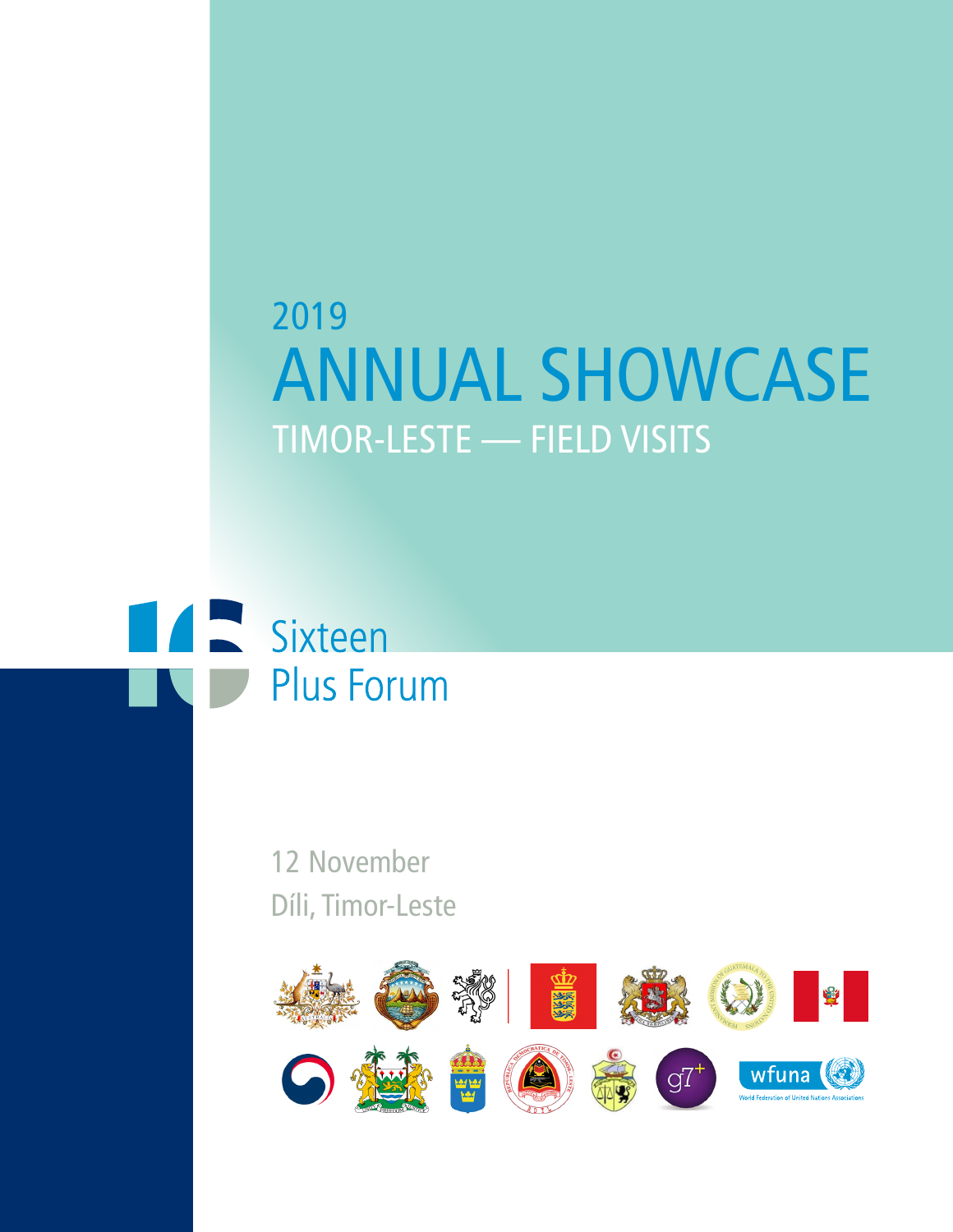

## 8:00 AM - Registration at Hotel Timor & Novo Tourismo

### 8:40 AM - Transport to Centro National Chega!

### 9:00 AM - Presentation by Centro National Chega!

Presented by: Mr. Hugo Fernandes, Chief Executive Officer, CNC

Centro Nacional Chega! (CNC) is an independent institution in Timor-Leste focused on the implementation of the recommendations of Timor-Leste's Commission of Reception, Truth and Reconciliation (CAVR) and the Indonesia — Timor-Leste Commission of Truth and Friendship (CTF). CNC works to preserve the memory of Timor-Leste's history (1974-1999), promote human rights through education and training, build solidarity with survivors, prevent the recurrence of human rights violations and foster a culture of peace.

#### https://www.facebook.com/pg/CentroNacionalChega/

# 11:00 AM - Transport to East Timor Development Agency (ETDA)

## 11:30 AM - Presentations and Lunch by ETDA

Presented by:

- Ms. Palmira Pires, Director, ETDA
- Mr. Janaurio Mok, Senior Manager, ETDA
- Ms. Carlota Freitas, Catering Coordinator, ETDA
- Mr. Domingos Ramos and Mr. Aderito Soares, ETDA Potters

The East Timor Development Agency (ETDA) is an independent non-profit organization that strives to strengthen the capacity of East-Timorese people so they can play an integral and active role in developing and improving their society.

#### https://www.facebook.com/etdatimorleste/

## 1:30 PM - Transport to Ministry of Finance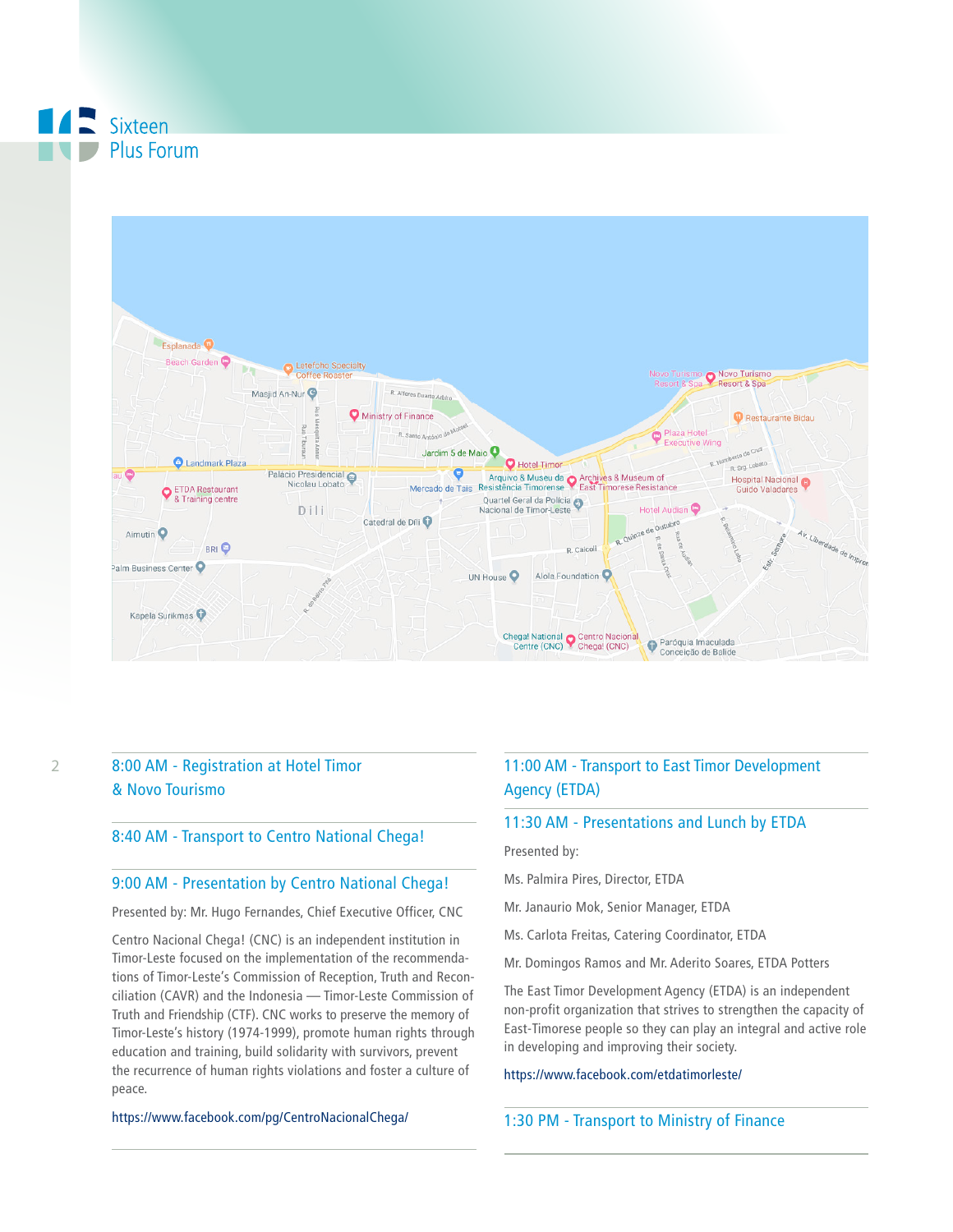# 2:00 PM - Presentations by Government and Community Organizations

## I. Public Finance Management Program

Presented by: Dr Helder Lopes, Senior Adviser of Ministry of Finance, Timor-Leste

## II. Suku (Village) Development Plan

Presented by: Mr. Alvaro Riveiro, Representative of the PNDS Steering Committee, Timor-Leste

The Programa Nasional Dezenvolvimentu Suku (PNDS) is an initiative that enables communities to choose, design and build small scale infrastructure projects in their village. PNDS is led by the Ministry of State Administration and Ministry of Finance, in partnership with other ministries.

# 4:00 PM - Transport to National University of East Timor

## 4:30 PM - Showcase Tables On:

III. Youth Solutions and Innovations on Sexual Harassment

## IV. Youth Solutions and Innovations on Safe Public Spaces

Supported by UN Women, UNDP, UNICEF and the Civil Service Commission of Timor-Leste

## Local Organizations and Programs Showcased:

Juventude Dezenvolvimentu Nasional (JDN) on Addressing Sexual Harassment in Public Transportation

Formed by young Timorese people aged 17-24, JDN aims to engage peers in discussions and actions to develop services to contribute to Timor-Leste's economic independence. JDN develops programs and services to assist the young population to participate in training, provide leadership development training, and obtain employment. JDN also advocates and educates on issues of gender equality and nutrition and health.

### http://jdntimorleste.weebly.com/

Civil Service Commission on Addressing Sexual Harassment through an Online Mechanism, (Chatbot Rosa)

Supported by UN Women, the Civil Service Commission (CSC)'s mandate is to reform the public service and create a public sector that is inclusive, professional and healthy. They aim to advance gender equality in public administration including zero-tolerance of sexual harassment and upholding equal opportunities for a stronger civil service.

## https://asiapacific.unwomen.org/en/news-and-events/stories/2018/02/un-women-and-civil-service-commission-collaborate-to-promote-equal-opportunities

Women Engineers (Feto Enjineira) and Student Design Teams on Redesigning Public Spaces

Feto Enjineira, Timor-Leste's locally-led women in engineering group, aims to empower women engineers and build professional capacity through training, collaboration and knowledge sharing. Their members have access to training, mentoring and networking along with internship and scholarship opportunities. They believe in the importance of a nurturing network and knowledge sharing forum to support the new generation of engineers in Timor-Leste.

### https://www.facebook.com/fetoeng/

## Safe Cities for Children

UNICEF partners with various primary schools in Timor-Leste to share and inspire the concept of safe cities for children. This Showcase will display children's drawings on their "Dream City" and their thoughts on what a safe city is.

#### https://www.unicef.org/timorleste/